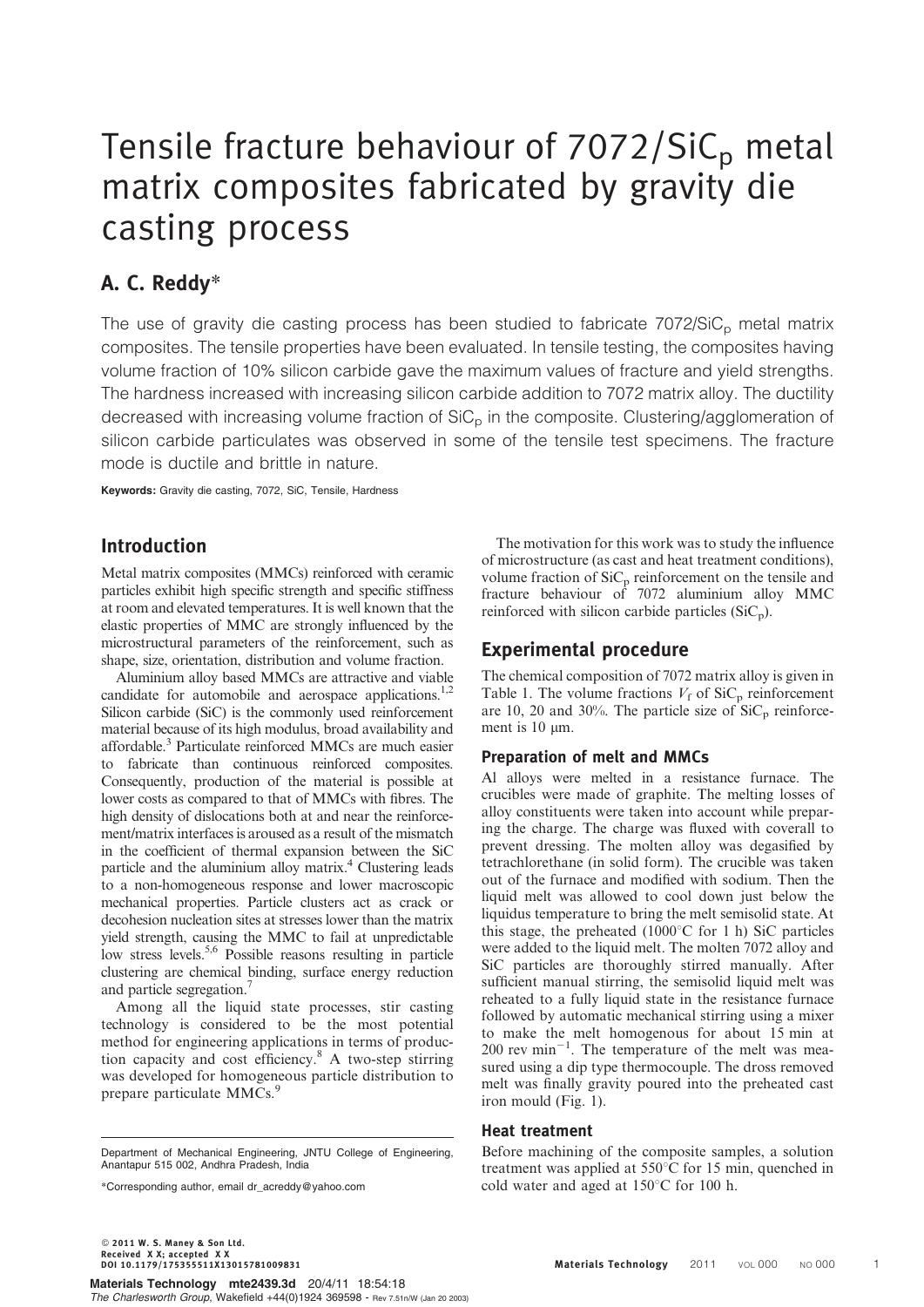

1 Mould used to prepare test samples

#### Tests

The as cast and heat treated samples were machined to get specimens for tensile test. The shape and dimensions of the tensile specimen are shown in Fig. 2. The computer interfaced universal testing machine was used for the tensile test. The specimens were loaded hydraulically. The loads at which the specimen has reached the yield point and broken were noted down. The extensometer was used to measure the elongation. Three samples were used for each trial.

Hardness data were obtained from the Vickers hardness tester. A load of 10 kg was applied on the square based diamond pyramid indenter. The length of the diagonal of the impression was measured through a microscope fitted with an ocular micrometer. Three readings were taken on both sides of the specimen. The average value of hardness values was calculated.

#### Optical microscopic analysis

Microstructures of as cast and heat treated aluminium composite samples were examined metallographically. The photographs of samples were taken. Samples were firstly cut and mounted. Then they were grinded, polished and etched with Keller solution which contains 1.5% HCl, 2.5% HNO<sub>3</sub>, 1% HF and 95% H<sub>2</sub>O.

#### Scanning electron microscopic analysis

Fracture surfaces of the deformed/fractured (under tensile loading) test samples were examined in a scanning electron microscope (SEM) to determine the macroscopic fracture mode and to characterise the fine scale topography and establish the microscopic mechanisms governing fracture. Samples for SEM observation were obtained from the tested specimens by sectioning parallel to the fracture surface and the scanning was carried in Indian Institute of Chemical Technology (Hyderabad, India) S-3000N Toshiba.

#### X-ray structure analysis

The second phases that may form during casting and heat treatment were revealed by X-ray structure analysis. Xray analysis was made by 100 kV Philips twin tube X-ray diffractometer.

|  | Table 1 Chemical composition of matrix alloy 7072 |  |  |
|--|---------------------------------------------------|--|--|
|  |                                                   |  |  |

| Composition determined spectrographically/%<br>Alloy ______ |       |                                                 |  |  |  |  |  |
|-------------------------------------------------------------|-------|-------------------------------------------------|--|--|--|--|--|
|                                                             | Al Si | Fe Cu Ti Mg Mn Zn Cr                            |  |  |  |  |  |
|                                                             |       | 7072 978 0387 0464 0013 0005 0396 0008 085 0012 |  |  |  |  |  |

## Results and discussion

Three tensile specimens were tested for each trial. The average values of yield strength, fracture strength (ultimate tensile strength) and ductility in terms of tensile elongation are presented in the graphical forms.

#### Undeformed microstructure

The optical micrographs illustrating the microstructures of heat treated 7072 Al alloy and the as cast and heat treated  $7072/SiC_p$  MMCs are shown in Figs. 3–5. The alloy 7072 Al structure consists of fine and coarse particles of  $MgZn<sub>2</sub>$  (black) and a few insoluble particles of FeAl3 (light grey) in the aluminium rich solid solution (Fig. 3). Figures 4 and 5 show the random distribution of  $SiC_p$  reinforcement particles in the 7072 alloy. The as cast microstructure (Fig. 4) reveals coarse grain structure, whereas the heat treated microstructure (Fig. 5) represents the fine grain structure. At regular intervals, a clustering or agglomeration of  $\text{SiC}_p$  of varying sizes in high volume fraction composites is observed resulting in  $\overline{SiC_p}$  rich and  $\overline{SiC_p}$  depleted regions (Fig. 6).

 $X$ -ray diffractogram of heat treated 7072 Al/SiC<sub>p</sub>  $(V_f=20\%)$  composite is shown in Fig. 7. Aluminium and carbon react to form a second phase of aluminium carbide  $(Al_4C_3)$  as shown in Fig. 8. The carbon is exposed to the structure and reduced by aluminium by the reaction  $4AI + 3SiC = Al<sub>4</sub>C<sub>3</sub> + 3Si$ . Thus, the higher level of silicon will result in the composite. It was confirmed that the formation of  $A1_4C_3$  was detrimental to the properties of composite.<sup>10</sup> The microstructure also consists of fine and coarse particles of  $MgZn<sub>2</sub>$ , and AlMg<sub>2</sub>Zn in the aluminium rich solid solution matrix as shown in Figs. 9 and 10 respectively as a result of heat treatment of the composite.

#### Tensile properties

The variations of yield strength and fracture strength (ultimate tensile strength) with volume fraction of SiC are shown in Fig. 11. The yield strength, defined as the stress corresponding to a plastic strain of  $0.2\%$ , increases with increasing volume fraction of  $SiC_p$ . The yield and fracture strengths of heat treated 7072 Al/SiC composite  $(V_f=20\%)$  are found to be high. As the volume fraction of SiC particles increases beyond 20%, the yield and fracture strengths decrease. The variation in the fracture strength  $7072/SiC<sub>p</sub>$  composites is largely affected by the workhardening rate. It was reported that the workhardening rate was a function of lower matrix volume (the matrix volume decreases with increasing volume fraction of reinforcement).<sup>9</sup> This is due to reduction of strain hardening after yield point for composites having volume fraction more than 20% as shown in Fig. 12. A significant strain hardening occurs, which is dependent on the particle diameter and volume fraction. The strain hardening contribution to the yield strength is given by

$$
\sigma_{\rm s} = k_{\rm s} G V_{\rm p} \left(\frac{2b}{d}\right)^{1/2} \varepsilon^{1/2}
$$

where  $k<sub>s</sub>$  is a constant, G is the shear modulus,  $V<sub>p</sub>$  is the particle volume fraction,  $b$  is the Burgers vector,  $d$  is the particle diameter and  $\varepsilon$  is the elongation. The effect on the strain hardening is on account of formation of the aluminium silicide  $(Al_4C_3)$  and other second-phases. The amount of aluminium silicide increases with increasing volume fraction of SiC. The decrease in the fracture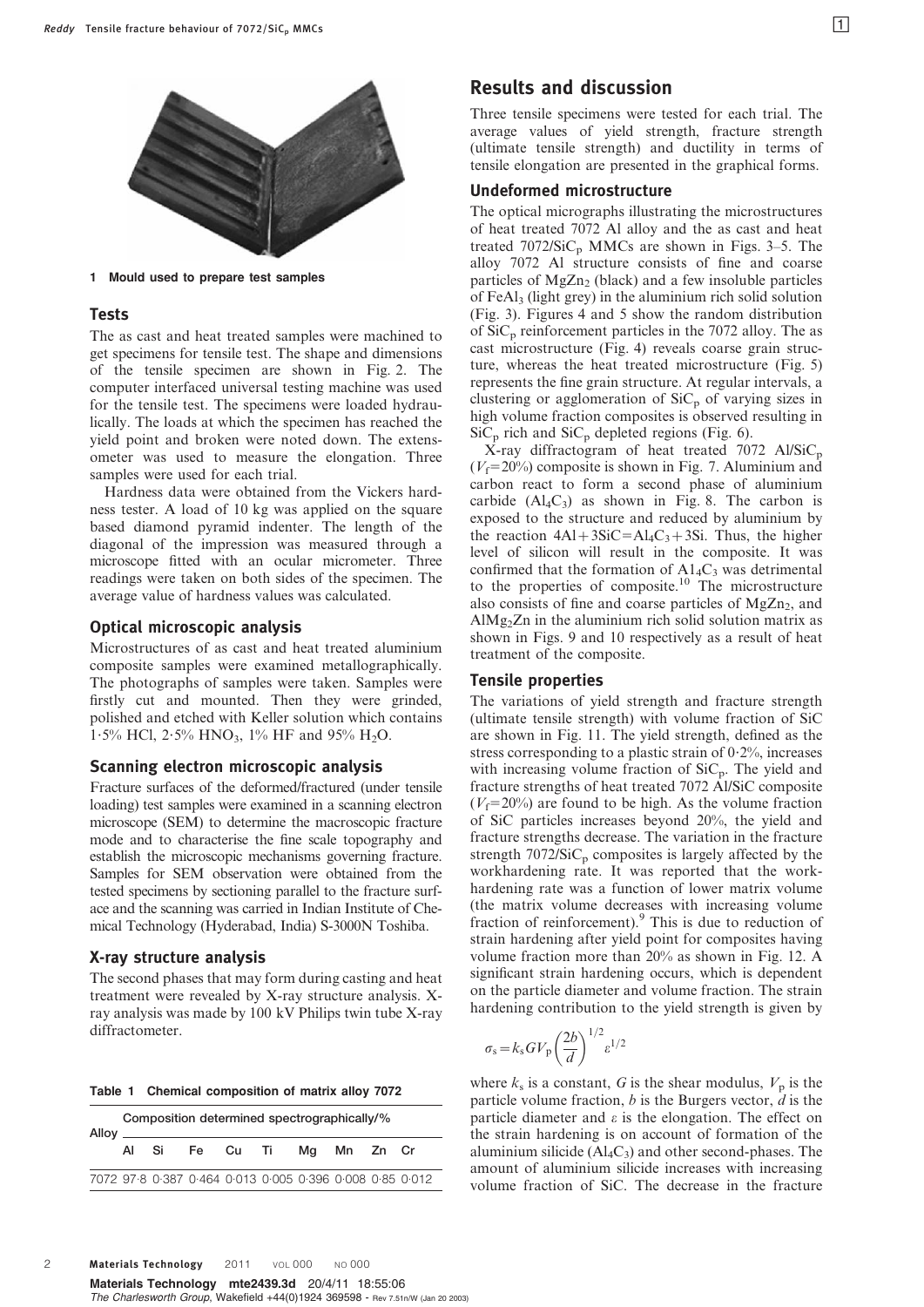

2 Tensile specimen: all dimensions are in millimetres



3 Microstructure of heat treated 7072 Al alloy

strength and yield strength is also due to the formation of clusters of SiC in the composite at high volume fractions of  $\text{SiC}_p$ . The fracture strength is only marginally higher than the yield strength.

The influence of volume fraction of  $SiC<sub>p</sub>$  on the ductility (measured in terms of tensile elongation) and hardness is shown in Fig. 13. It can be seen that the tensile elongation decreases with increasing volume fraction of SiC, whereas the hardness increases with increasing volume fraction of SiC. The increase in hardness is influenced by the precipitation hardening during the heat treatment. The influence of change in grain size during heat treatment is given by

$$
\sigma_{\rm g}\!=\!k_{\rm g}D^{-1/2}
$$

with

$$
D = d \left(\frac{v_{\rm m}}{v_{\rm p}}\right)^{1/3}
$$

where  $K_{\rm g}$  is a constant, D is the resultant grain size,  $V_{\rm p}$  the volume fraction of reinforcement and  $V<sub>m</sub>$  the volume fraction of matrix. The influence of change in grain size on the precipitation hardening is shown in Fig. 14. The precipitation hardening increases with increasing volume



4 Microstructure of 7072/SiC<sub>p</sub> as cast composite ( $V_f$ =20%)



5 Microstructure of 7072/SiC<sub>p</sub> heat treated composite  $(V_f=20%)$ 

fraction of SiC. The increase in the hardness can be attributed to the precipitation process, which is taking place progressively. The increase in hardness may be due to the second phases precipitated during the heat treatment of the composites. The second phases are brittle and hard. The finely distributed particles effectively hinder the motion of dislocations in the matrix alloy and increase the hardness of the composite.

The decrease in the ductility can be attributed to the beginning of void nucleation in advance with increasing amount of  $\text{SiC}_p$  reinforcement and the stress concentrations at reinforcement particles and reaction/precipitated second phases. It was verified that the microplasticity took place in the MMCs due to stress concentrations in the matrix at the poles of the reinforcement and/or at sharp corners of the reinforcing particles.<sup>10</sup>

#### Fracture behaviour

The tensile fracture behaviour of heat treated  $7072/SiC_p$ MMCs, which were cast by the gravity die casting



6 Clustering or agglomeration of SiC<sub>p</sub> observed in 7072 Al/SiC<sub>p</sub> ( $V_f$ =30%)

Materials Technology mte2439.3d 20/4/11 18:55:07 The Charlesworth Group, Wakefield +44(0)1924 369598 - Rev 7.51n/W (Jan 20 2003)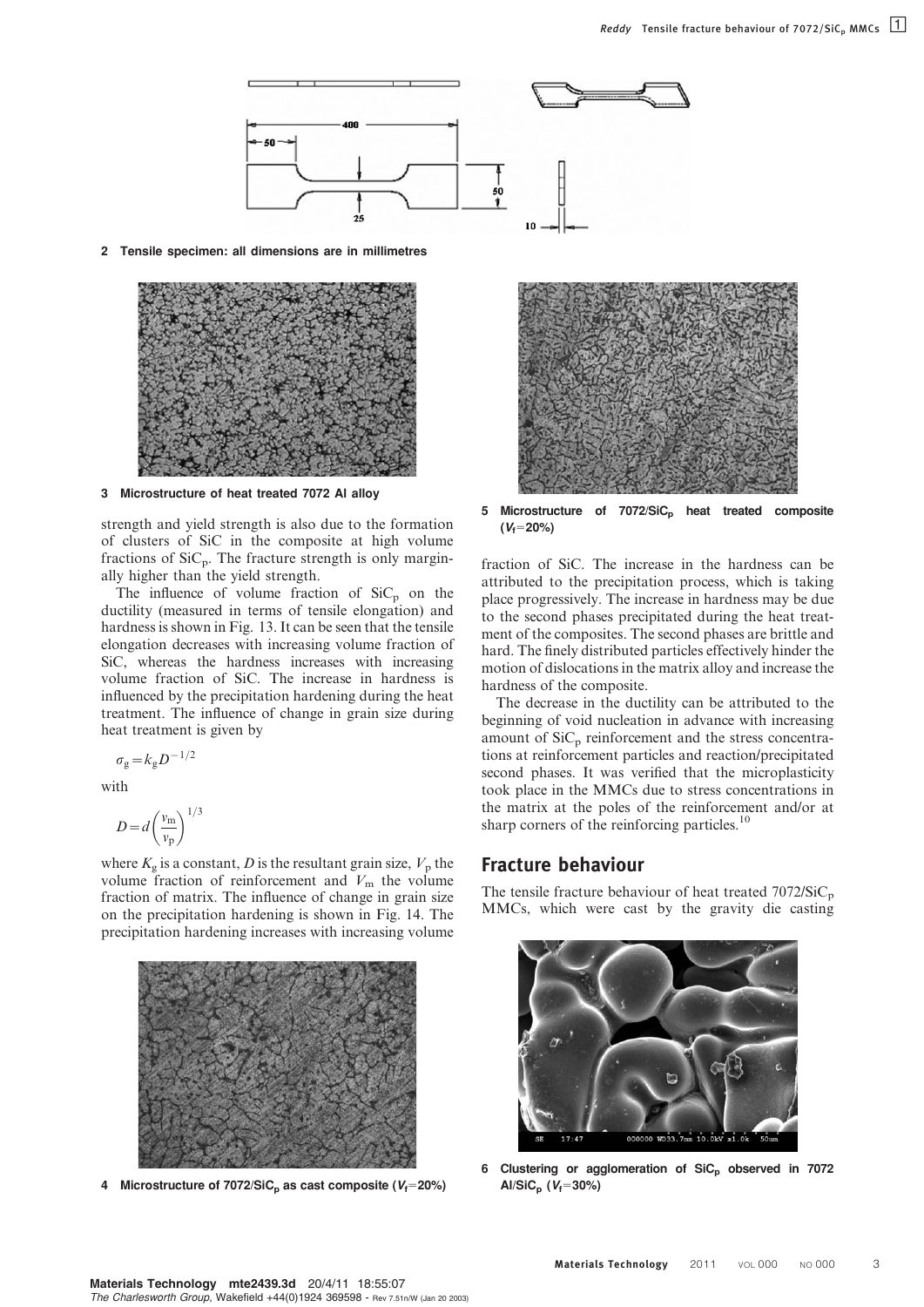

7 X-ray diffractogram of heat treated 7072 Al/SiC<sub>p</sub> ( $V_f$ =20%) composite



8 X-ray analysis to recognise second phase of  $Al_4C_3$ 

process, was studied in the present work. Examination of the tensile fracture surfaces (Figs. 15 and 16) reveals features of locally ductile and brittle mechanisms. The factors influencing the ductile and brittle fracture are the non-uniform distribution of SiC particles in the 7072 aluminium alloy metal–matrix, and the formation of second phases during casting and heat treatment. Failures of the reinforcement SiC particles by both decohesion and cracking are evident on the tensile fracture surfaces. The fracture behaviour is governed by two essential mismatches between the reinforcement particles, matrix alloy and the second phases precipitated during the casting and heat treatment. The first mismatch is the difference in the strain carrying capability between the hard and inherently brittle reinforcing  $SiC<sub>p</sub>$  and the soft and ductile aluminium alloy metal– matrix. The second mismatch is due to differences in the



9 X-ray analysis to recognise second phase of MgZn<sub>2</sub>



10 X-ray analysis to recognise second phase of AlMg<sub>2</sub>Zn

coefficient of thermal expansion between the SiC particles, the 7072 aluminium alloy matrix and the precipitated phases.

The first mismatch promotes stress concentration near the reinforcement  $\text{SiC}_p$ . This situation generates favourable conditions for the  $Si\ddot{C}_{p}$  particles, second phases (reaction compounds and intermetallics) and clusters to crack and subsequently the separation (decohesion) of  $\text{SiC}_p$  particles from the adjacent matrix alloy. Simultaneous failure of the reinforcement SiCp, second phase particles in the composite microstructure is governed by the contending influences





Materials Technology mte2439.3d 20/4/11 18:55:14 The Charlesworth Group, Wakefield +44(0)1924 369598 - Rev 7.51n/W (Jan 20 2003) 4 **Materials Technology** 2011 VOL 000 NO 000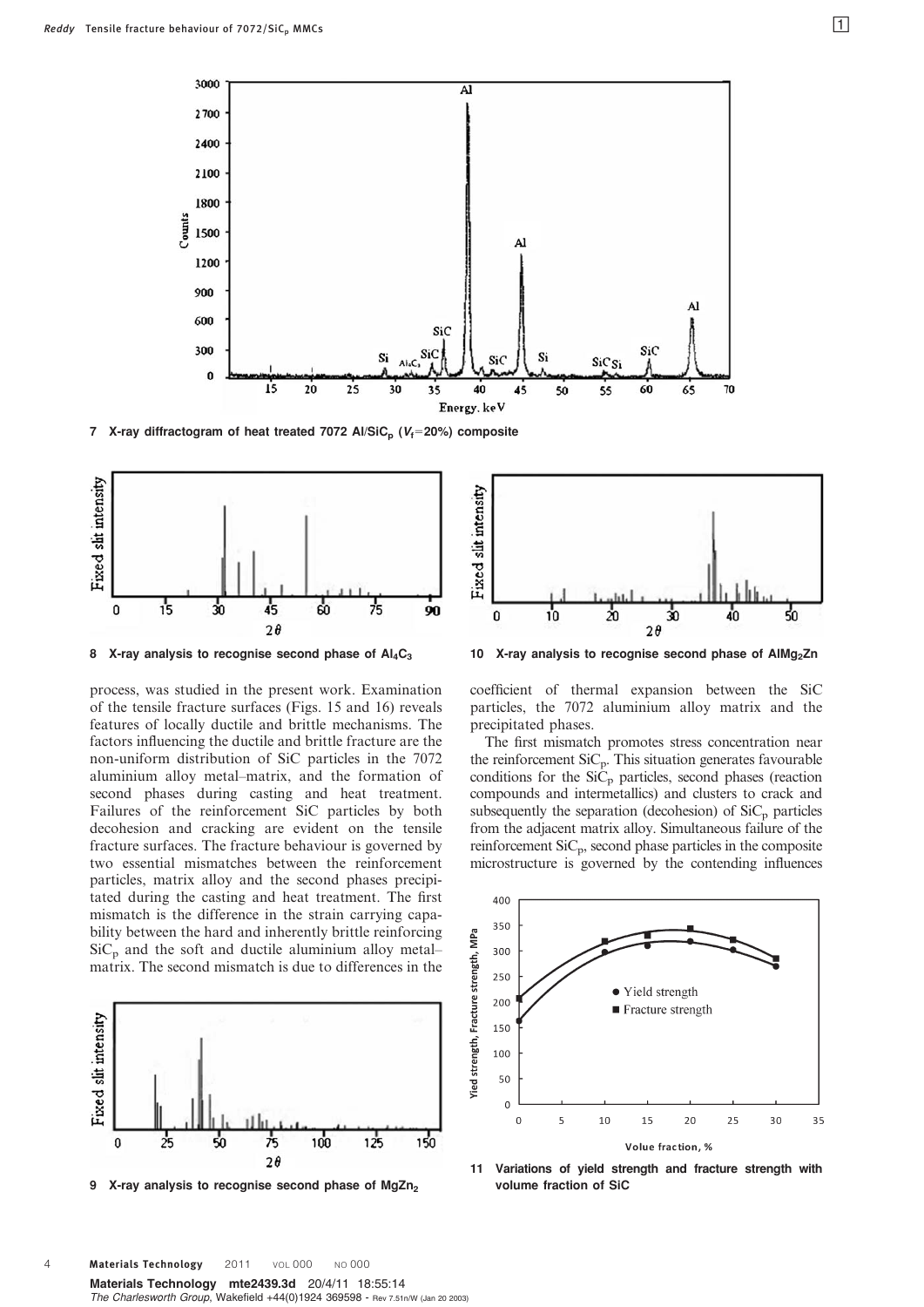

12 Variation of strain hardening with volume fraction of SiC



13 Variations of ductility and hardness with volume fraction of SiC particles

of local plastic constraints, particle size and degree of clustering. The local plastic constraints are particularly important for the larger sized particles and particle clusters during composite fracture.<sup>11</sup>

The second thermal mismatch induces dislocations at the reinforcement/matrix interface. The presence of SiC reinforcement particles reduces the average distance in the composite by providing strong barriers to the dislocation motion. The interaction of dislocations with other dislocations, precipitates and SiC particles causes the dislocation motion. The dislocation motion results in dimple structure.



14 Variation of strain hardening with volume fraction of **SiC** 



15 Image (SEM) of fracture surface of as cast tensile sample  $(V_f=30\%)$ 



16 Image (SEM) of fracture surface of heat treated fatigue sample  $(V_f=30\%)$ 

Void nucleation occurs at particle/matrix interfaces and can be realized by either interface decohesion or particle cracking. The microscopic voids are associated with failure of the ductile metal matrix between the reinforcement particles, whereas the macroscopic voids are coupled with the reinforcement  $\text{SiC}_p$ . The sources of macroscopic voids and resultant shallow dimples on the fracture surface are the critical events controlling both the fracture and decohesion of the reinforcement SiC particles. The constraints are induced by the presence of hard and brittle carbide (SiC) particle reinforcements in the soft and ductile 7072 metal–matrix. The voids then grow under both the applied load and the influence of local plastic constraint until a coalescence mechanism is activated, and this is followed by the total failure of the specimen. The void coalescence occurs when the void elongates to the initial intervoid spacing. This leads to the dimpled appearance of the fractured surfaces.



17 Rocker arm casting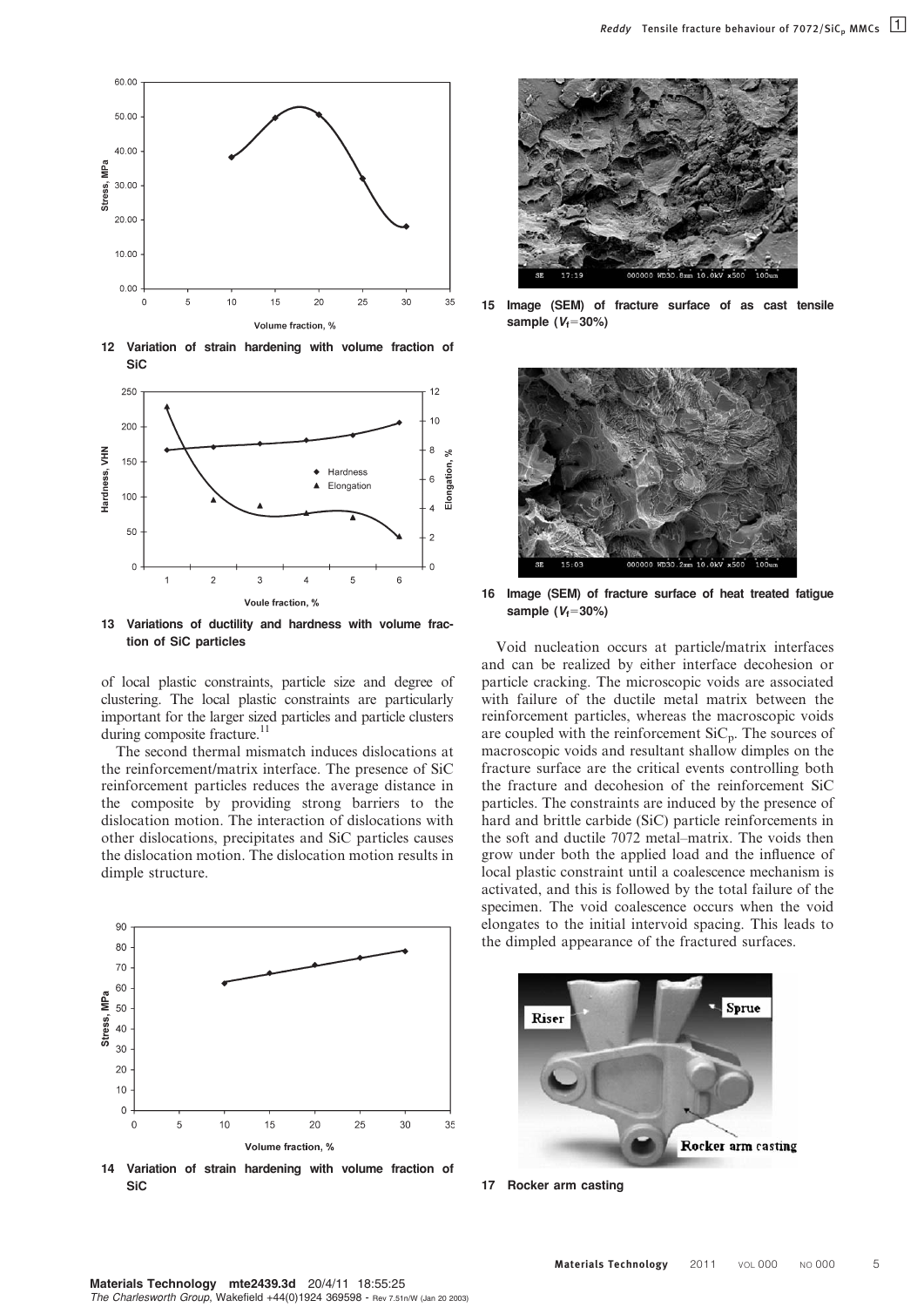During the later stages of deformation, microscopic cracks initiate and grow in the region of high plasticity and are aided by the local elevation of hydrostatic stresses due to the presence of coarse SiC particles.<sup>12</sup> This confirms the important role played by the local plastic strains in governing damage initiation and propagation in the  $7072/SiC<sub>p</sub>$  composite microstructure. The fracture due to tensile loading is ductile and brittle in nature.

## Application

A trail die casting of  $7072/SiC_p$  (with 10% of reinforcement) and 7072 Al alloy was applied to the manufacturing of rocker arm as shown in Fig. 17. The  $7072/SiC<sub>p</sub>$  MMC reduces the weight of rocker arm casting by  $\sim$  27% as compared with the casting made from the 7072 Al alloy. The use of  $7072/SiC<sub>p</sub>$  MMCs in other commercial applications is also expected to increase due to its high strength to weight ratio.

## Conclusions

In tensile testing, the composites having volume fraction of 10% silicon carbide gave the maximum strength. The fracture and yield strengths decreased with increase in volume fraction of SiC beyond 10%. The hardness increased with the increase of silicon carbide addition to 7072 matrix alloy. The ductility decreased with the increase in volume fraction of  $\text{SiC}_p$  in the composite. Clustering/agglomeration of silicon carbide particulates was observed in some of the tensile test specimens. Heattreated composites were examined with x-ray analysis to find precipitated phases. In all x-ray diffractograms aluminum and silicon carbide peaks were observed. Pure silicon peaks were observed in 20% and 30% SiC/ 7072 Al composites. This might be on account of reduced  $\text{SiC}_p$ . As a result of  $\text{SiC}_p$  reduction the Al<sub>4</sub>C<sub>3</sub> phase might have been formed. The tensile fracture was governed by the ductile and brittle behaviors.

## Acknowledgements

The author acknowledges with thanks All India Council for Technical Education, New Delhi, India, for sectioning R&D project, and Tapasya Casting Private Limited, Hyderabad, India, and Indian Institute of Chemical Technology, Hyderabad, India, for their technical help.

## References

- 1. W. H. Hunt, Jr, C. R. Cook and R. R. Sawtell: 'Cost effective high performance powder metallurgy aluminium matrix composites for automotive applications', Proc. 1991 Annual SAE Cong., Detroit, MI, USA, February–March1991, SAE, Paper 910834.
- 2. K. K. Chawla: 'Composite materials: science and engineering',2nd edn, 102–104; 1997, New York, Springer-Verlag.
- 3. V. C. Nardone and K. M. Prewo: 'On the strength of discontinuous silicon carbide reinforced aluminium composites', Scr. Metall., 1986, 20, 43–48.
- 4. L. Dutta and D. L. Bourell: 'Influence of dislocation density and distribution on the aging behavior of 6061 Al–SiC composites', Acta Metall., 1990, 38, 1990–2041.
- 5. D. J. Lloyd: 'Aspects of fracture in particulate reinforced metal matrix composites', Acta Metall. Mater., 1991, 39, (1), 59– 71.
- 6. S. V. Nair, J. K. Tien and R. C. Bates: 'SiC reinforced aluminium metal matrix composites', Int. Met. Rev., 1985, 30, (6), 275– 290.
- 7. Y. M. Youssef, R. J. Dashwood and P. D. Lee: 'Effect of clustering on particle pushing and solidification behavior in TiB<sub>2</sub> reinforced aluminium PMMCs', Composite Part A, 2005, 36A, 747– 763.
- 8. T. S. Srivatsan, I. A. Ibrahim, F. A. Mohamed and E. J. Laverna: 'Processing techniques for particulate-reinforced metal aluminium matrix composites', J. Mater. Sci., 1991, 26, 5965–5978.
- 9. W. Zhou and Z. M. Xu: 'Casting of SiC reinforced metal matrix composites', J. Mater. Process. Technol., 1997, 63, 358–363.
- 10. D. J. Lloyd: in 'Composites engineering handbook', (ed. P.K. Mallick), 1st edn, 631–669; 1997, New York, Marcel Dekker.
- 11. D. A. Koss and S. M. Copley: 'Thermally-induced residual stresses in eutectic composites', Metall. Trans., 1971, 2, 1557–1560.
- 12. L. M. Brown and W. Stobbs: 'Work hardening of copper–silica I: a model based on internal stresses, with no plastic relaxation', Philos. Mag., 1971, 23, 1185–1194.